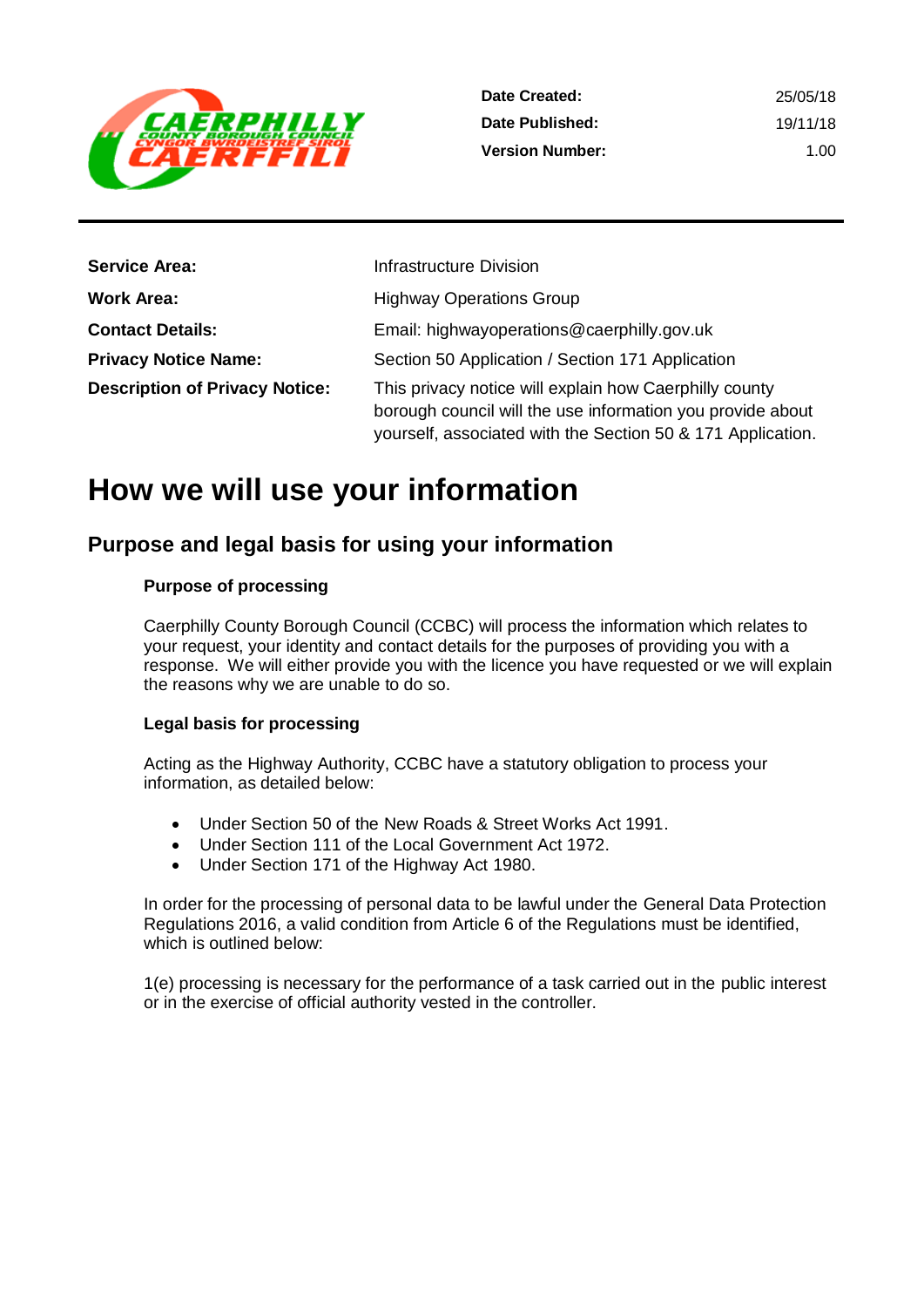## **Who will have access to your information**

#### **Identity of Data Controller and Data Protection Officer**

The Data Controller for your information is Caerphilly County Borough Council. The Data Protection Officer is:

Ms Joanne Jones Corporate Information Governance Manager / Data Protection Officer Email: dataprotection@caerphilly.gov.uk Tel: 01443 864322

Other Data Controllers may also be responsible for your information, depending on the specific circumstances. Please contact the Service Area for further information.

#### **Details of main users of your information**

Your request including your identity and contact details will be distributed to relevant Officers, within our Engineering Team, who may hold the information relating to your request for the purposes of processing your request and providing you with a response.

#### **Details of any sharing of your information within Caerphilly county borough council**

The particulars of any approved licence (Road, Location, Duration, Nature of works, Originator) will be shared via a 'Roadworks' report to out of hours controllers / standby officers, in order to facilitate any potential emergency response.

All records may be subject to review by Internal Audit officers.

#### **Details of any sharing of your information with other organisations**

The particulars of any approved licence (Road, Location, Duration, Nature of works, Originator) will be anonymised, in order to publish on the CCBC website, via 'Roadworks.org'; this service provides the most comprehensive source of up-to-date information about roadworks, road closures and diversions, traffic incidents and other disruptions affecting the UK road network.

#### **Requests for information**

All recorded information held by Caerphilly County Borough Council may be subject to requests under the Freedom of Information Act 2000, Environmental Information Regulations 2004 and the Data Protection Act 1998.

If the information you provide is subject to such a request, where possible Caerphilly County Borough Council will consult with you on its release. If you object to the release of your information we will withhold your information if the relevant legislation allows.

### **How long will we retain your information**

#### **Details of retention period**

How long Caerphilly County Borough Council retains information is determined through statutory requirements or best practice.

Your request and our response will be kept for the Life of the licence + 1 year. Some request and response may be kept longer but this will be in an anonymised form.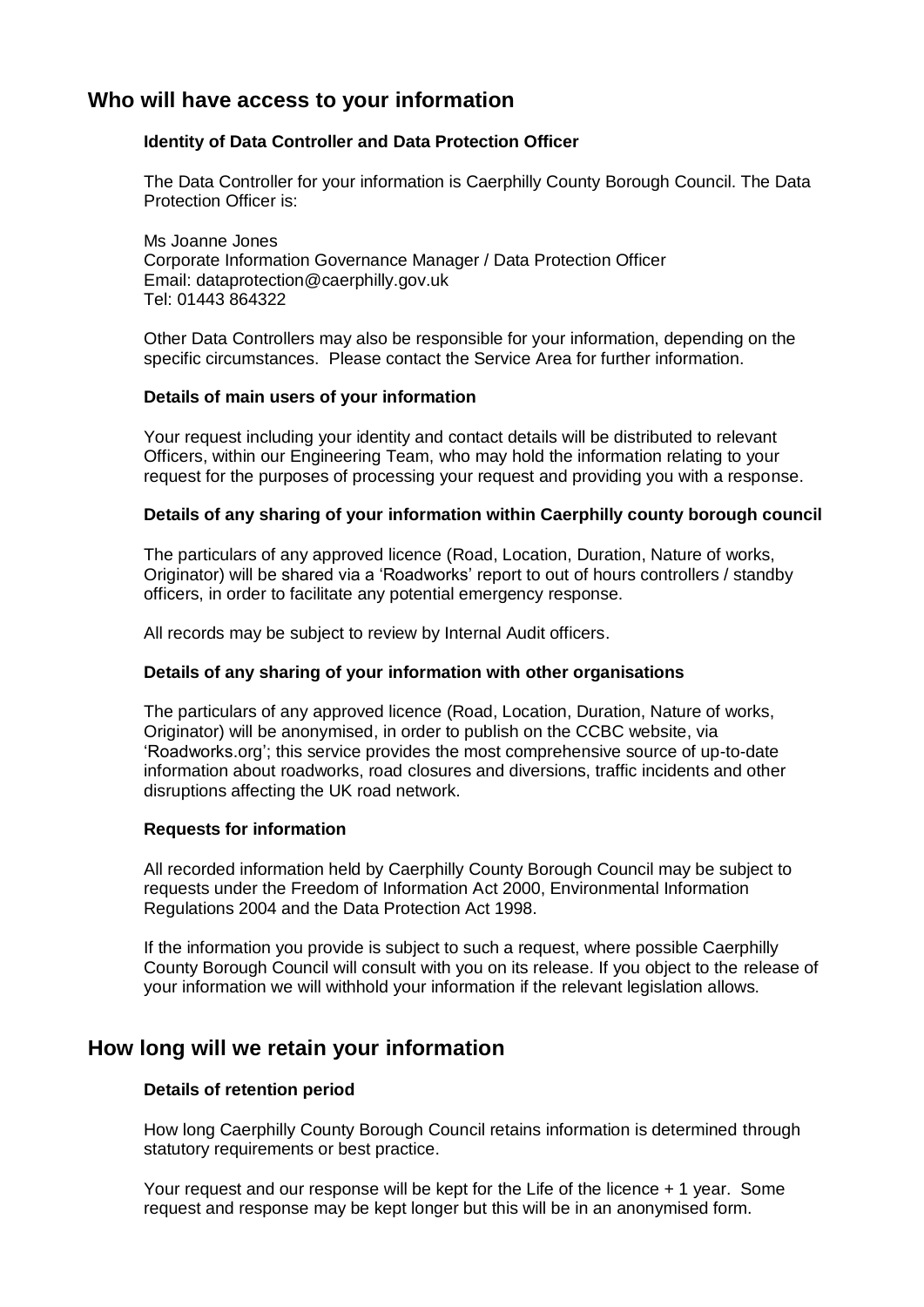## **Your Rights (Inc Complaints Procedure)**

#### **Your rights under the Data Protection Act 1998**

Data Protection gives data subjects (those who the information is about) a number of rights:

- The right of subject access Application forms for this process are available on our website: [SAR Form](http://www.caerphilly.gov.uk/CaerphillyDocs/Council-and-democracy/sar_form.aspx)
- The right to be informed
- The right of rectification
- The right to erasure
- The right to restrict processing
- The right to object
- The right to data portability
- Rights in relation to automated decision making and profiling.

Further information on your rights is available from: [www.ico.org.uk.](http://www.ico.org.uk/)

To enact your rights please contact the service area detailed on the top of this form.

#### **Complaints Procedure**

If you are unhappy with the way that Caerphilly County Borough Council has handled your request / information, you have the right of complaint. Please contact the Service Area detailed at the top of this document outlining your issues.

If you remain unhappy you also have a right of complaint to the Information Commissioner's Office. Please follow this link for further information on the complaints process.

[www.caerphilly.gov.uk/My-Council/Data-protection-and-freedom-of-information/Questions](http://www.caerphilly.gov.uk/My-Council/Data-protection-and-freedom-of-information/Questions-and-complaints)[and-complaints](http://www.caerphilly.gov.uk/My-Council/Data-protection-and-freedom-of-information/Questions-and-complaints)